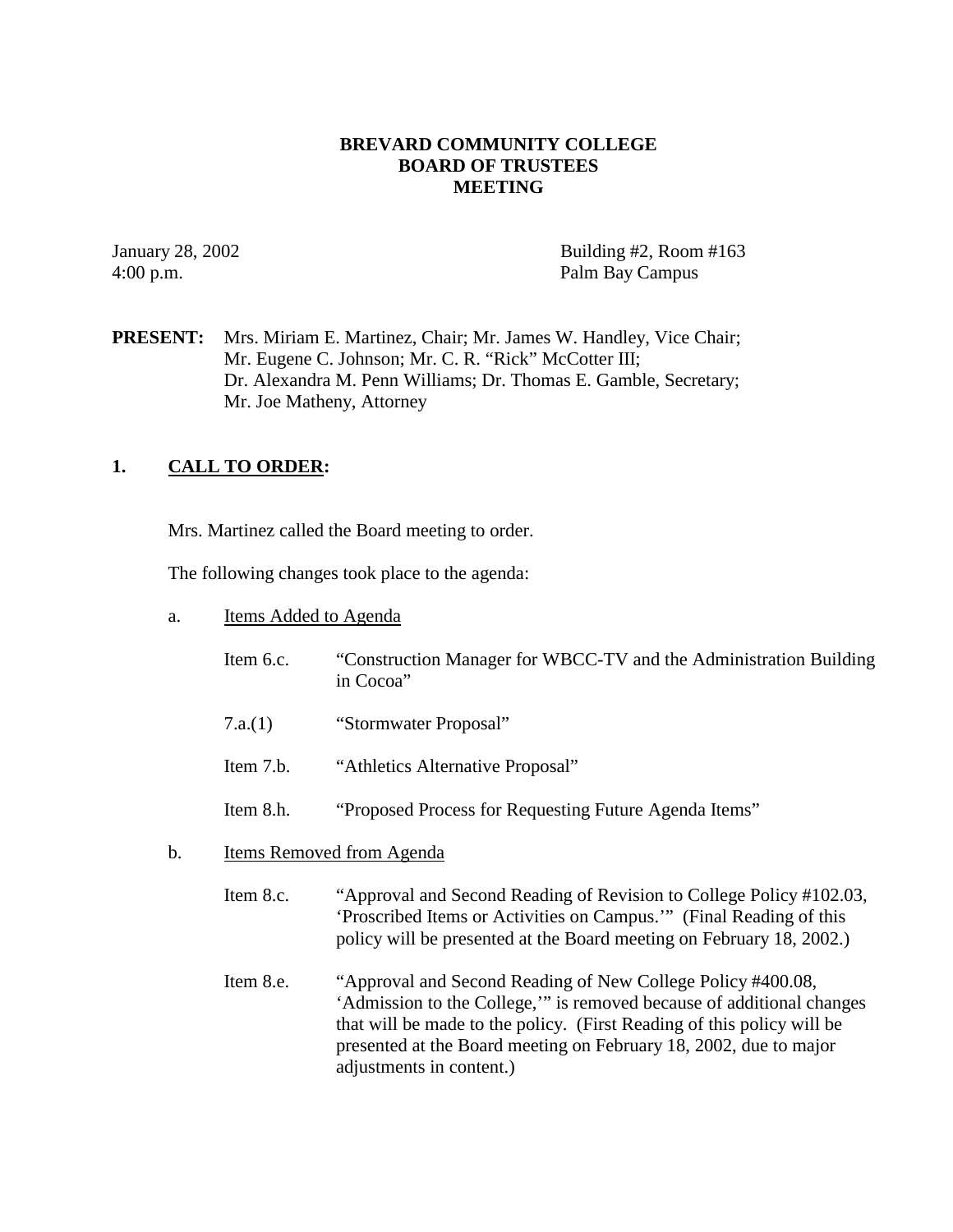Board of Trustees Meeting January 28, 2002  $Page - 2 -$ 

### c. Corrections to Agenda Items

Item 8.a. "Approval of Personnel Actions"

Dr. Penn Williams reported she will have to abstain from voting on Item 6.b., "Approval of Melbourne Science Building Renovation Construction Manager," pursuant to the "Conflict of Interest" Florida Statute. (Her Form 8B Memorandum of Voting Conflict for County, Municipal, and Other Local Public Officers is attached.)

# **2. CONSENT AGENDA:**

Dr. Gamble recommended approval of the consent agenda items as presented:

- 3.a. Approval of Minutes Board of Trustees Workshop on Pool December 17, 2001
- 3.b. Approval of Minutes Board of Trustees Meeting December 17, 2001
- 6.a. Approval of Palm Bay Pool Construction Manager (Weller Pools, Inc. and A. D. Morgan Construction)
- 6.b. Approval of Melbourne Science Building Renovation Construction Manager (A. D. Morgan and W & J Construction)
- 7.a. Approval of Report on Pending Legal Actions
- 8.a. Approval of Personnel Actions
- 8.b. Approval of Academic Calendar for 2002-2003
- 8.d. Approval and Second Reading of New College Policy #201.05, "Self-Performance of Certain Code Inspections in Construction Projects"
- 9.a. Approval of Monthly Budget Status Report

 Mr. Handley moved approval of the consent agenda items. Mr. Johnson seconded the motion. All those voting in favor of the motion – Handley, Johnson, McCotter, Martinez, and Penn Williams (Dr. Penn Williams abstained from voting on Item 6.b., "Approval of Melbourne Science Building Renovation Construction Manager); opposed – none. Motion unanimously approved.

## **3. APPROVAL OF THE OFFICIAL MINUTES OF PREVIOUS MEETINGS:**

a. Minutes – Board of Trustees Workshop on Pool – December 17, 2001

Approved – consent agenda.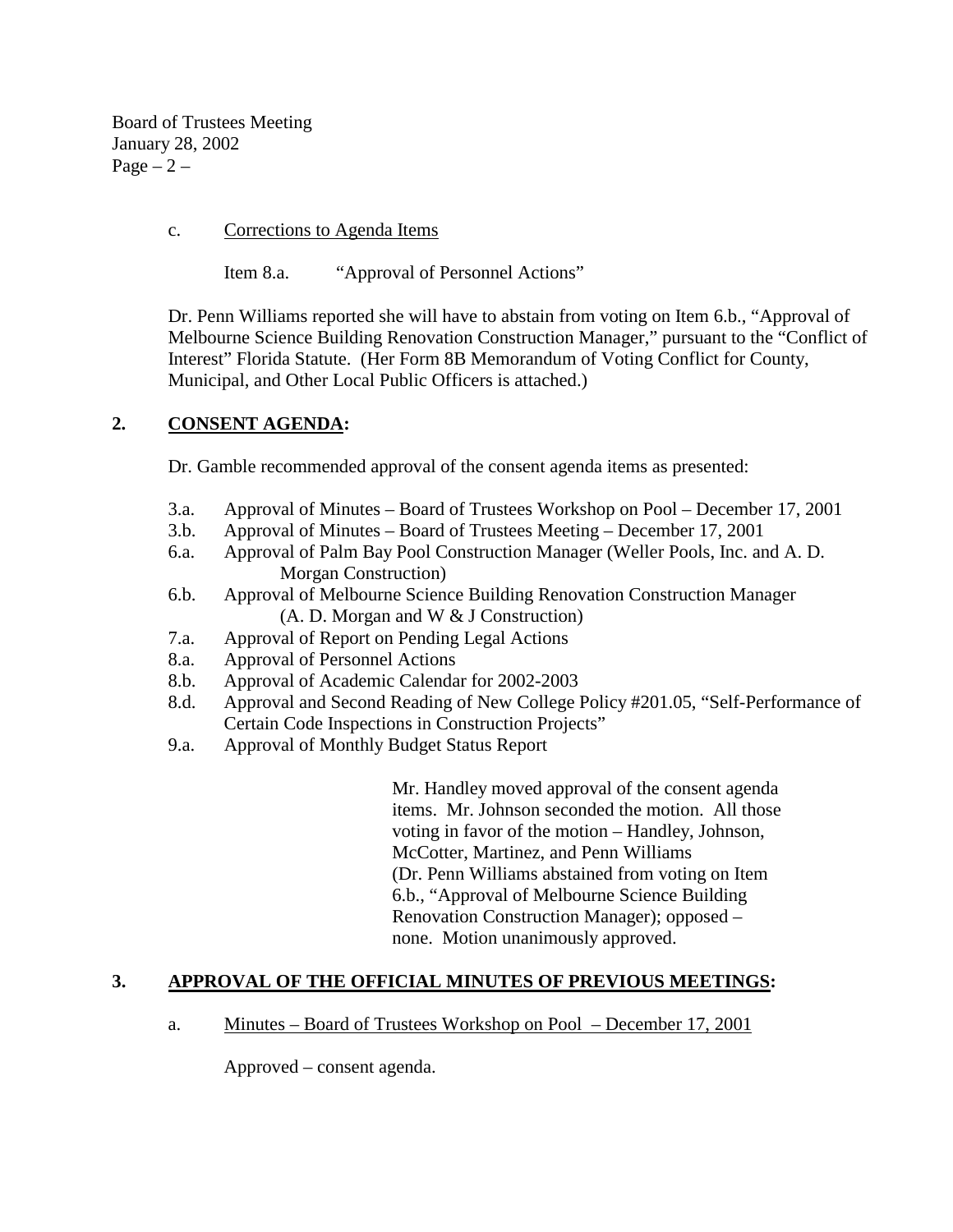Board of Trustees Meeting January 28, 2002 Page  $-3-$ 

### b. Minutes – Board of Trustees Meeting – December 17, 2001

Approved – consent agenda.

## **4. COMMUNICATIONS:**

Dr. Don Argo, Chairman of the Math Department on the Cocoa Campus, presented his new historical novel, "Canaveral Light," to the Board of Trustees.

## **5. CITIZEN'S PRESENTATION:**

### a. Mr. John MacIver, BCC Student

Mr. MacIver, as a past member of the Student Activities Council, spoke in support of the alternative proposal for the athletics program. He reported his concern is whether or not the community will be able to absorb the \$240,000 that comes from student activities fees in addition to the unrestricted program funding the community would have to absorb. Mr. MacIver reported, in his opinion, he does not see that the continued inequitable funding will be recommended by the next Student Activities Council.

## b. Ms. Teresa Hines, BCC Student

Ms. Hines reported on her perspective as a student of BCC. The athletic program encompasses approximately 100 students per year. There are several thousands of students on the other side of the fence who benefit from the remaining budget. When it comes down to academics, she believed it was in the best interest of the student body, of BCC, to maintain quality education through quality instructors and support staff throughout the school.

### c. Mr. Rusty Buchanan, Executive Director, Space Coast Sports Commission

Mr. Buchanan reported the community wanted to find potential solutions that did not affect the quality of education, staffing, and the program. He reported the proposal the BCC staff helped develop is workable and will continue the tradition of outstanding intercollegiate athletics at BCC, without jeopardizing the very things that seem to be of concern.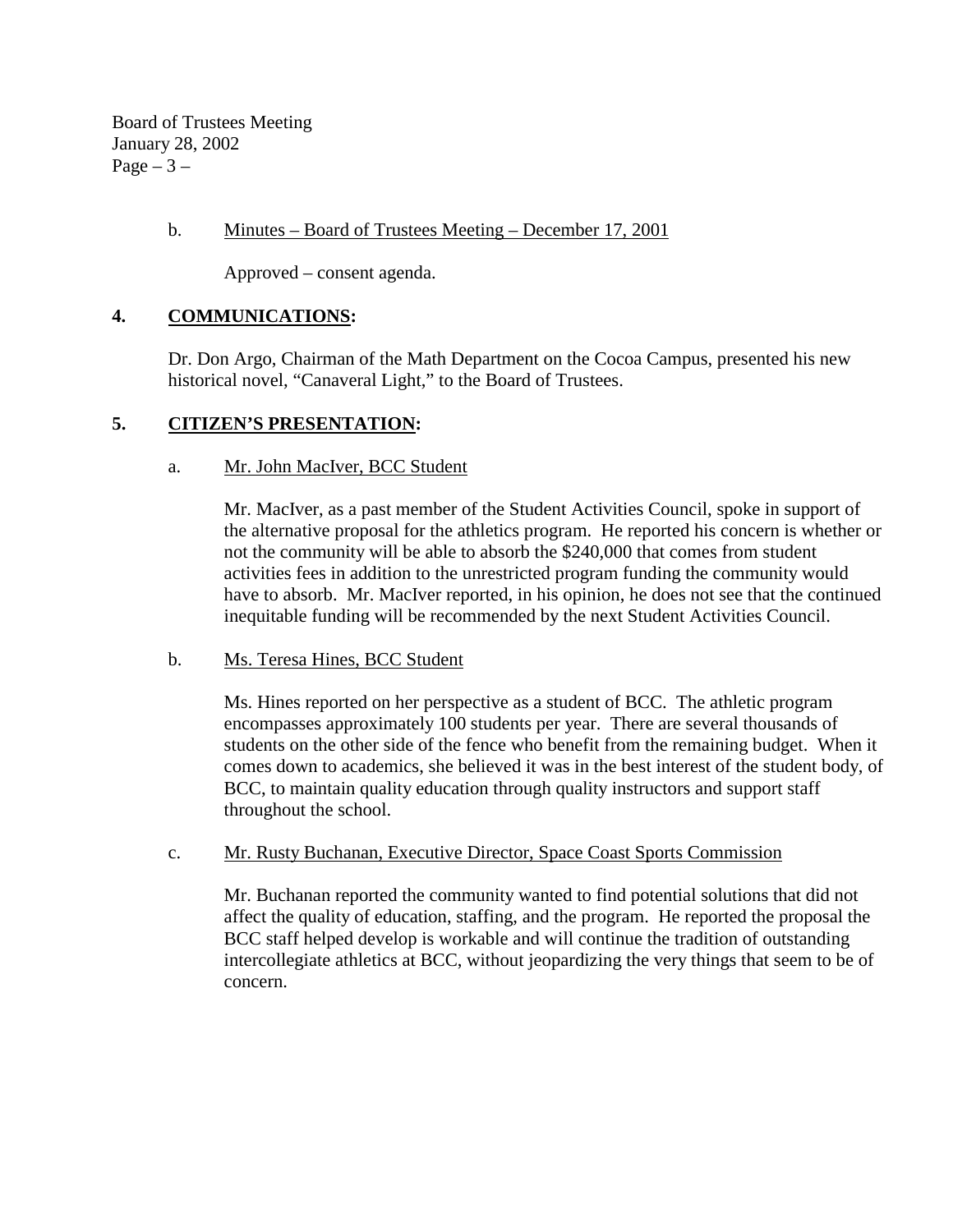Board of Trustees Meeting January 28, 2002  $Page-4$  –

### d. Mr. Tom Wasdin, Community Representative

Mr. Wasdin reported the community needs to support the alternative athletic program proposal. He introduced two citizens, Mr. Otis Johnson and Mr. Pembrook Burrows, III, who are former BCC students.

### e. Mr. Pembrook Burrows, III, Former BCC Student and Basketball Player

Mr. Burrows spoke in support of retaining BCC's athletic programs. He pledged his support, morally and financially, to help BCC maintain its athletic program.

f. Mr. Otis Johnson, Former BCC Student, Basketball Player, and Distinguished Alumnus

Mr. Johnson spoke in support of retaining BCC's athletic programs.

g. Mr. Dick Blake, City of Rockledge Official

Mr. Blake spoke in support of retaining BCC's athletic programs. He read a resolution that was passed and adopted at a regular meeting of the Civic Council, at the City of Rockledge, on January 9, 2002. Mr. Blake pledged his financial support of the alternative athletic program proposal to maintain the outstanding reputation BCC has had over the past years.

h. Ms. Maureen G. Harrell, General Manager at the Holiday Inn in Cocoa Beach

Ms. Harrell reported on the potential financial impact of the elimination of the BCC athletic programs.

i. Ms. Connie Culbreth, BCC Instructor on the Palm Bay Campus

Ms. Culbreth reported she wanted to offer her support of the alternate budget proposal that has been prepared in cooperation with the administration and the community leaders.

### j. Ms. Amy Rieger, Assistant Professor of History on the Cocoa Campus and President of UFF/BCC

Ms. Rieger reported a BCC faculty opinion survey, regarding budgetary cuts, was conducted. Various members of the faculty, union and non-union alike, played a role in formulating the questions and also the format of the survey itself. She reported the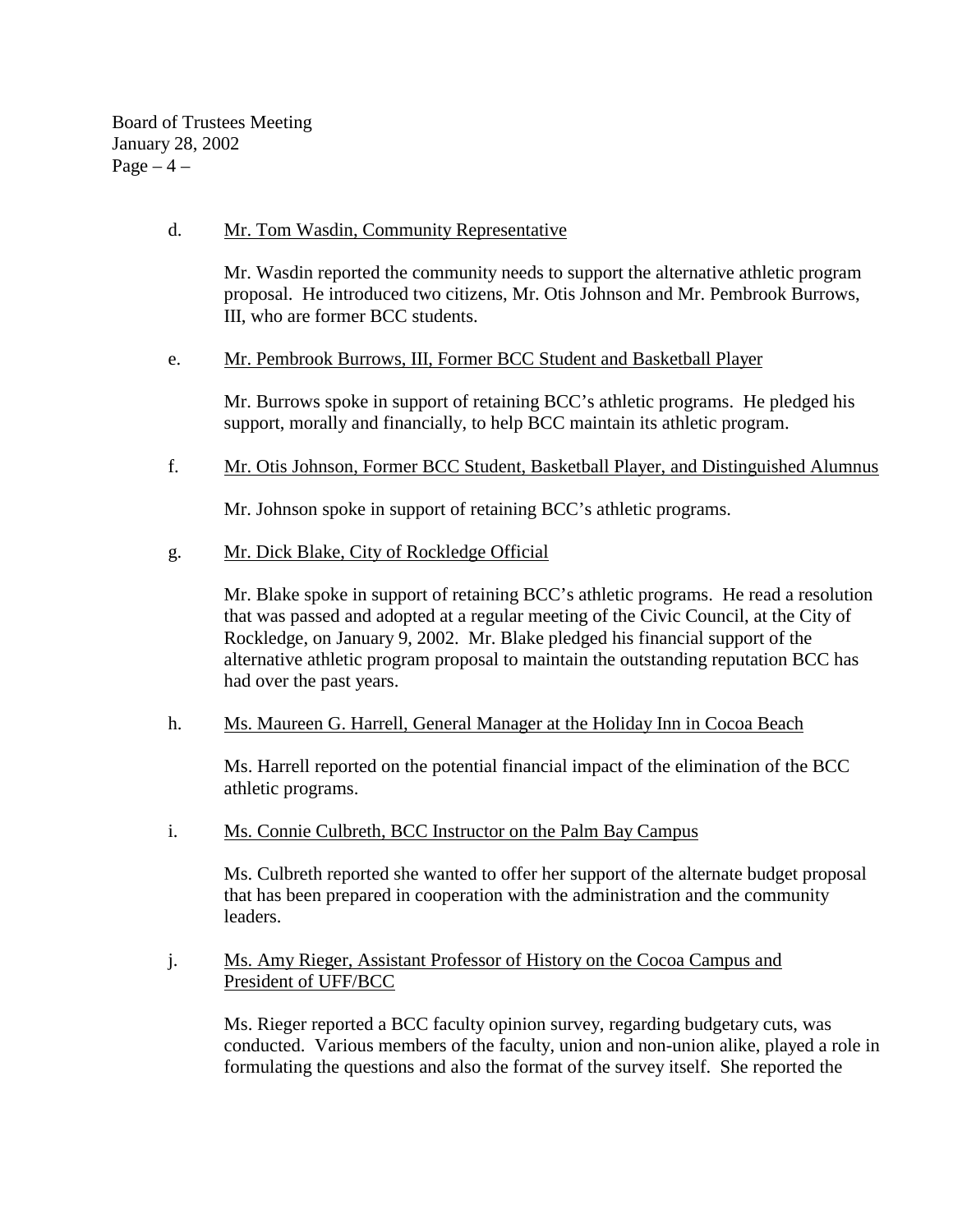Board of Trustees Meeting January 28, 2002 Page  $-5-$ 

> responses indicated a tremendous concern for preserving the academic mission and focus of BCC.

## **6. CONSTRUCTION AND DEVELOPMENT:**

a. Approval of Palm Bay Pool Construction Manager – Mr. Little (Addendum)

Approved – consent agenda.

 b. Approval of Melbourne Science Building Renovation Construction Manager – Mr. Little – (Addendum)

Approved – consent agenda.

c. Approval of Construction Manager WBCC-TV and Administration Building Renovations – Mr. Little (Addendum)

Mr. Al Little, Vice President for Finance and Administrative Services, reported the Construction Manager Committee for WBCC-TV studio and the Administration Building renovations met and reviewed the qualifications submitted by five of the construction management firms that were interested in the project. The Committee recommends the following firms, in priority order, to serve as construction manager for these projects: A. D. Morgan or W & J Construction. Mr. Little reported that with Board approval, the college will negotiate a contract, with A. D. Morgan to provide construction management services for the projects. In the event the college is unsuccessful in negotiating a contract with A. D. Morgan, it will attempt to negotiate a contract with the next firm (according to priority). Dr. Gamble recommended approval of the recommendation of the Construction Manager Committee.

> Mr. Johnson moved approval of the Construction Manager Committee recommendation to negotiate a contract with A. D. Morgan, and if unsuccessful, to negotiate a contract with W & J Construction. Mr. Handley seconded the motion. All those voting in favor of the motion – Handley, Johnson, McCotter, Martinez, and Penn Williams; opposed – none. Motion unanimously approved.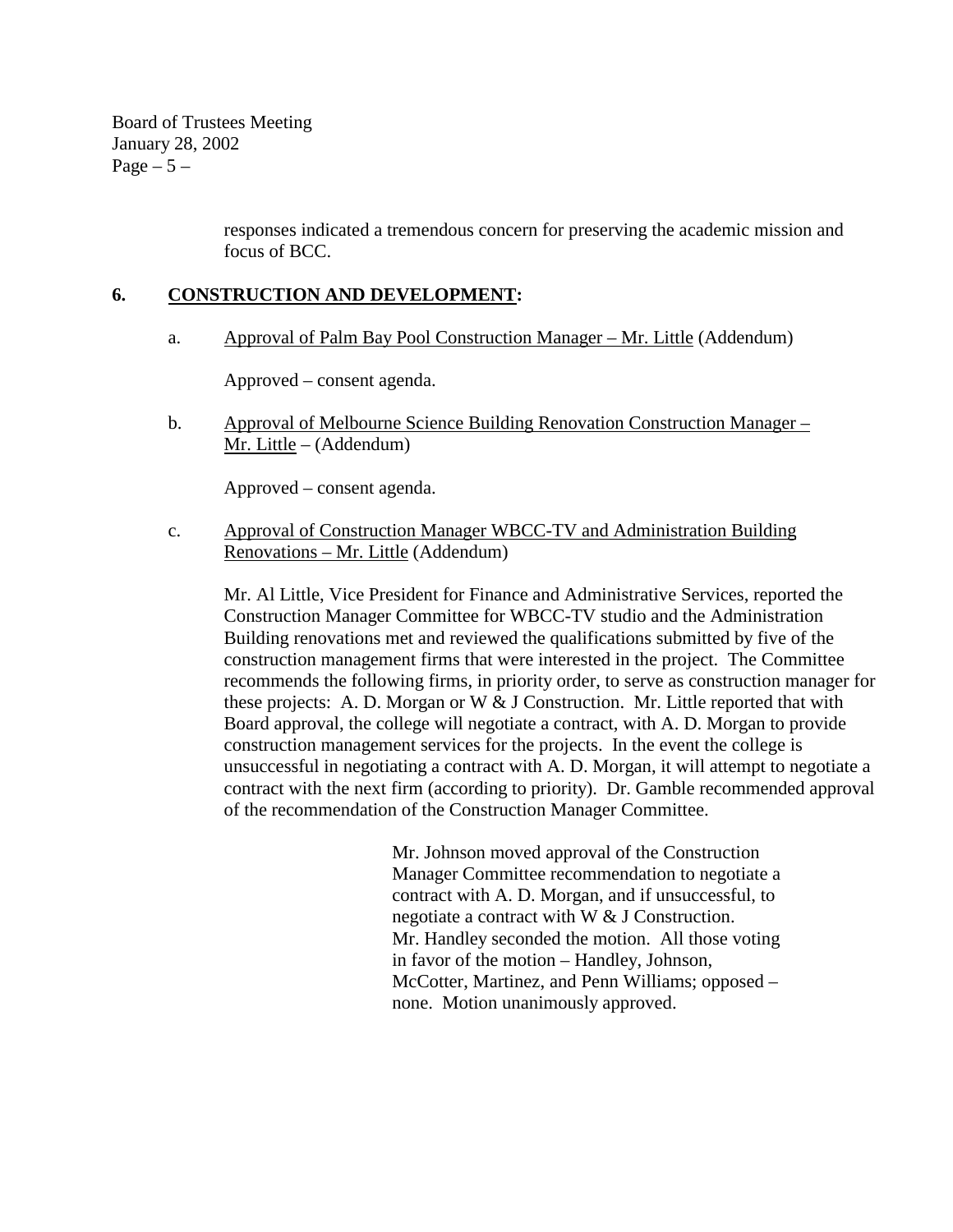Board of Trustees Meeting January 28, 2002 Page  $-6$  –

### **7. OLD BUSINESS:**

### a. Report on Pending Legal Actions – Mr. Matheny (Addendum)

Approved – consent agenda.

#### (1) Stormwater Proposal – Mr. Matheny

Mr. Matheny provided a historical briefing of the stormwater situation. The college feels it is exempt from the stormwater fees. The City of Cocoa disagreed. The City of Cocoa claims the stormwater charges are user fees and BCC must pay the cost. The City of Cocoa proposed a complete settlement of all of these issues. The proposal is that BCC will convey a 34-acre piece of property owned by the Foundation at the corner of Rosetine and Range. Mr. Matheny recommended to the Board that BCC could agree with that proposal and give the City all of the land except 275 feet of the property off of Range Road. This would preserve the valuable corner for the Foundation. The proposed agreement also requests a permanent recorded easement across the BCC parking lot for parking for sports events. Mr. Matheny reported BCC should give an unrecorded use agreement or license to park onto BCC property in lieu of the easement.

> Mr. Johnson moved approval for Mr. Matheny to proceed with this agreement. Mr. McCotter seconded the motion for discussion.

There was discussion among the Board members and Mr. Matheny regarding stormwater.

> Mr. McCotter withdrew his second for the motion and requested more information prior to making a decision. Mr. Johnson also withdrew his motion.

Mr. Matheny reported he will contact the City of Cocoa and notify them that BCC is not satisfied with the changes in the proposal based on the discussions, and the Board will address this once the City of Cocoa commits to the changes. Dr. Gamble recommended the Board authorize Mr. Matheny to proceed with negotiations to a point of acceptance to be brought back to the Board members, along with the additional information requested by the Board members. Mr. Matheny suggested obtaining an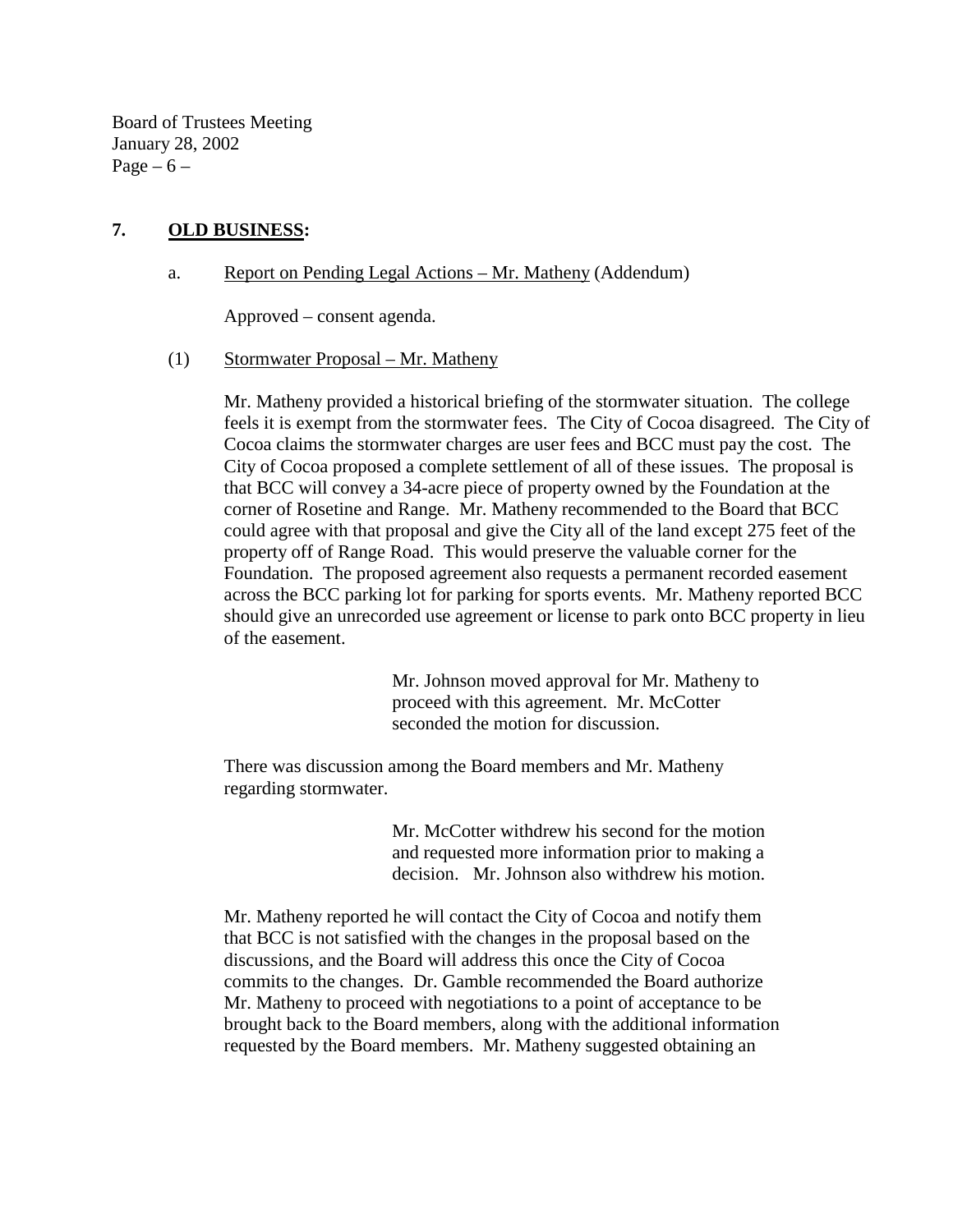Board of Trustees Meeting January 28, 2002  $Page - 7 -$ 

> appraisal on the piece of property. The Board concurred. Mr. Matheny will provide a full report to the Board.

b. Athletics Alternative Proposal –Dr. Gamble

Dr. Gamble reported on the Athletics Alternative Proposal and recommended the Board take action on the proposal so the athletic teams, who are identified in the proposal, may proceed with their recruiting efforts. Mrs. Martinez asked Mr. Little to develop budget information to present to the Board members for clarification.

> Dr. Penn Williams moved approval of the proposed Athletics Alternative Proposal that was reviewed in the workshop to allow the BCC Athletic Director to go forward with recruiting students with the understanding a workshop will be conducted in which the new data from Tallahassee, as well as a better understanding of the risk factors and recurring funds as it would effect the longevity of a program, be considered. Mr. Johnson seconded the motion. All those voting in favor of the motion – Handley, Johnson, McCotter, Martinez, and Penn Williams; opposed – none. Motion unanimously approved.

### **8. NEW BUSINESS:**

a. Approval of Personnel Actions – Ms. Oglesby (Addendum)

Approved – consent agenda.

b. Approval of Academic Calendar for 2002-2003 – Dr. Bilsky (Addendum)

Approved – consent agenda.

c. Approval and Second Reading of Revision to College Policy #102.03, "Proscribed Items or Activities on Campus"– Dr. Fettrow (Addendum) (Removed)

The revision to College Policy #102.03, "Proscribed Items or Activities on Campus," will be presented for a final reading at the February 18, 2002, Board meeting.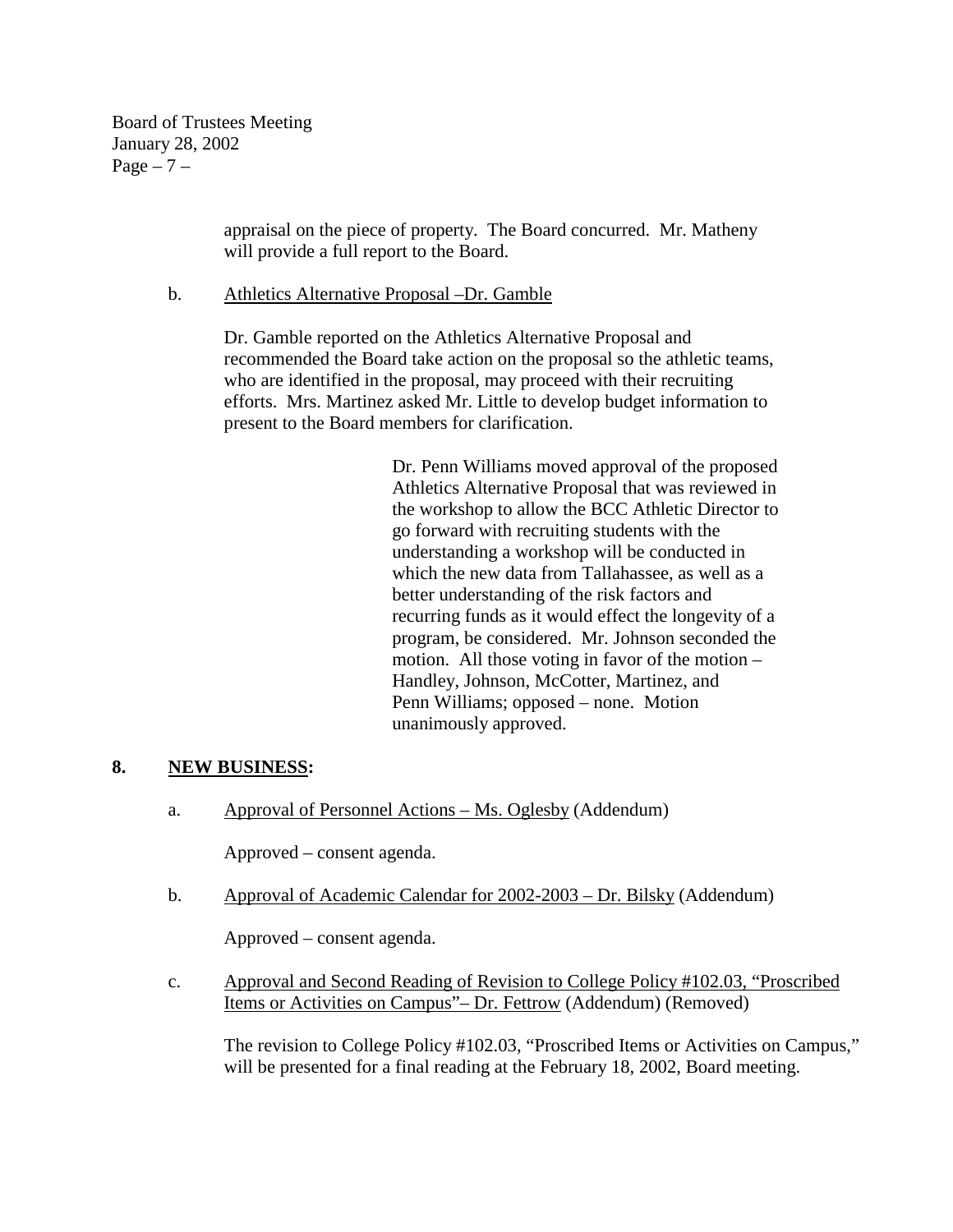## d. Approval and Second Reading of New College Policy #201.05, "Self-Performance of Certain Code Inspections in Construction Projects" – Mr. Little (Addendum)

Approved – consent agenda.

e. Approval and Second Reading of New College Policy #400.08, "Admission to the College" – Dr. Bilsky (Addendum) (Removed)

 The College Policy #400.08, "Admission to the College," will be presented for a first reading at the February 18, 2002, Board meeting.

f. Approval of Revised Joint-Use Aquatic Facility Agreement – Dr. Purga (Addendum)

Dr. Bert Purga, Palm Bay Campus President, reported on the revised Joint-Use Aquatic Facility Agreement, which includes the School Board. He reported there is no college money involved in this project. Mr. Jack Masson, Assistant Director of Brevard County Parks and Recreation Department, reported Brevard County Parks and Recreation will schedule, operate, and maintain the swimming pool. If approved, the agreement will go before the City Council, County Commission, and the School Board within the next month. Dr. Gamble recommended approval of the Revised Joint-Use Aquatic Facility Agreement.

> Dr. Penn Williams moved approval of the Revised Joint-Use Aquatic Facility Agreement. Mr. McCotter seconded the motion. All those voting in favor of the motion – Handley, Johnson, McCotter, Martinez, and Penn Williams; opposed – none. Motion unanimously approved.

g. Approval of WBCC/WCEU Agreement – Dr. Cobb (Addendum)

Dr. Kathy Cobb, Associate Vice President of the Virtual Campus, reported the purpose of the agreement between Brevard Community College and Daytona Beach Community College, is so that BCC can determine the parameters of its relationship when the agreement is entered into with Brown Road Tower to jointly lease tower space and some facilities at their site. Dr. Gamble recommended approval of the WBCC/WCEU Joint Participation Agreement.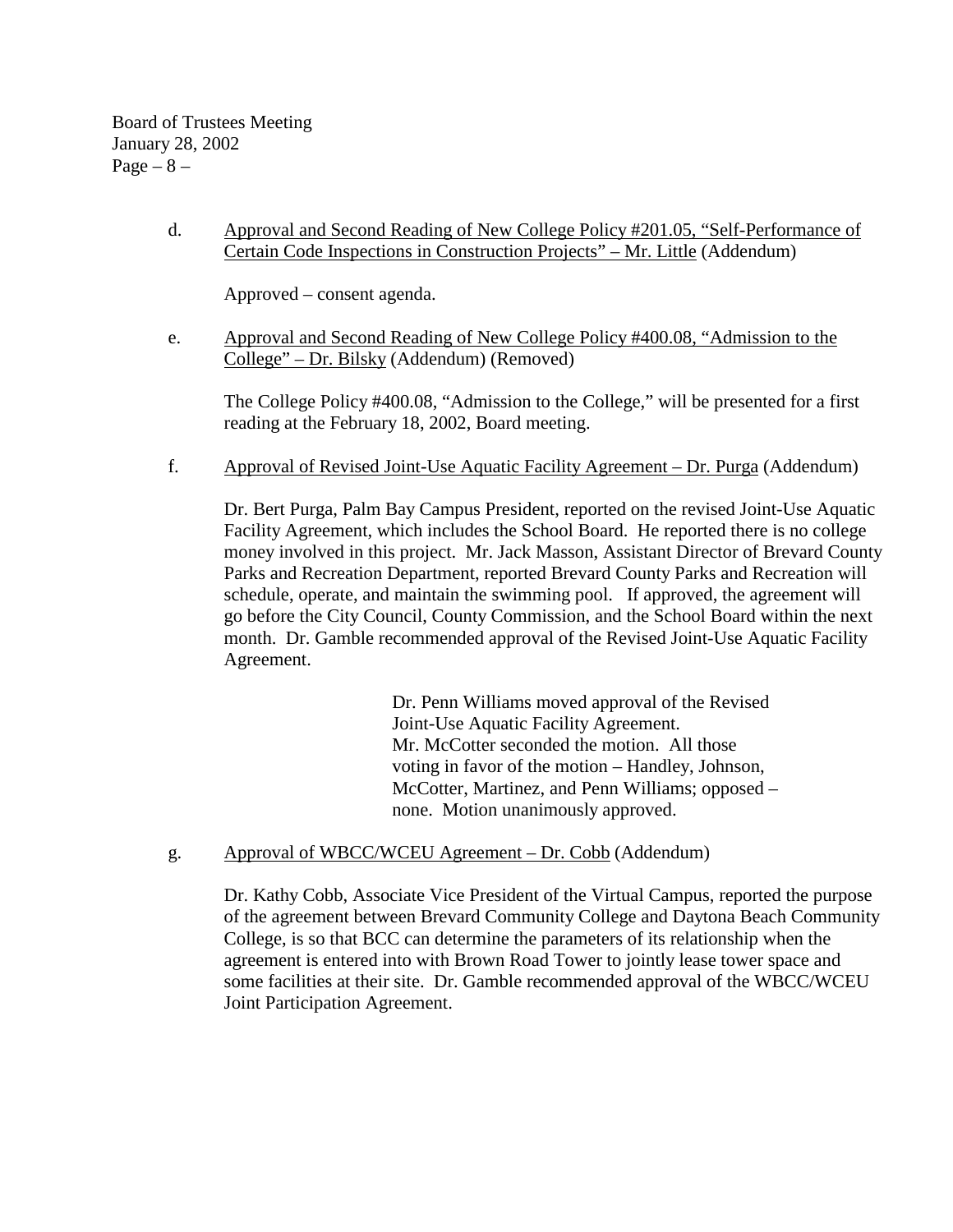Board of Trustees Meeting January 28, 2002 Page  $-9-$ 

> Mr. Handley moved approval of the WBCC/WCEU Joint Participation Agreement. Mr. Johnson seconded the motion. All those voting in favor of the motion – Handley, Johnson, McCotter, Martinez, and Penn Williams; opposed – none. Motion unanimously approved.

### h. Future Agenda Items – Mrs. Martinez

 Mrs. Martinez proposed a formal process where at every monthly meeting, the Board members would submit a form requesting an item be placed on a future agenda. It is in policy that the Chair and the District President determine the Board meeting schedule for inclusion of items as time permits. She asked that a form be developed to be sent out to the Board via e-mail. Mrs. Martinez also proposed a workshop on the process of the evaluation of the District President. Mrs. Martinez reported a motion was not required. It was the consensus of the Board to follow the process of submitting a form to have items placed on the agenda and to conduct a workshop on the evaluation process of the District President.

### **9. FINANCIAL ACTIONS:**

a. Approval of Monthly Budget Status Report – Mr. Cherry (Addendum)

Approved – consent agenda.

### **10. REPORT OF THE DISTRICT PRESIDENT:**

a. Florida Career and Technical Education Week Proclamation

Dr. Gamble reported on the Florida Career and Technical Education Week Proclamation, from the Governor, which was included in the Board members' packets. It is important to note the Governor is recognizing the community college's roles in this area.

b. National Science Foundation Visiting Team

Dr. Gamble reported on the National Science Foundation (NSF) Visiting Team's visit to BCC. Dr. Gamble met with the NSF and the visit appeared to be positive. The grant is a national effort through BCC's relationship with an organization called Community Colleges for Innovative Technology Transfer (CCITT), which involves eight other community colleges across the country, associated with aerospace industry. BCC is in